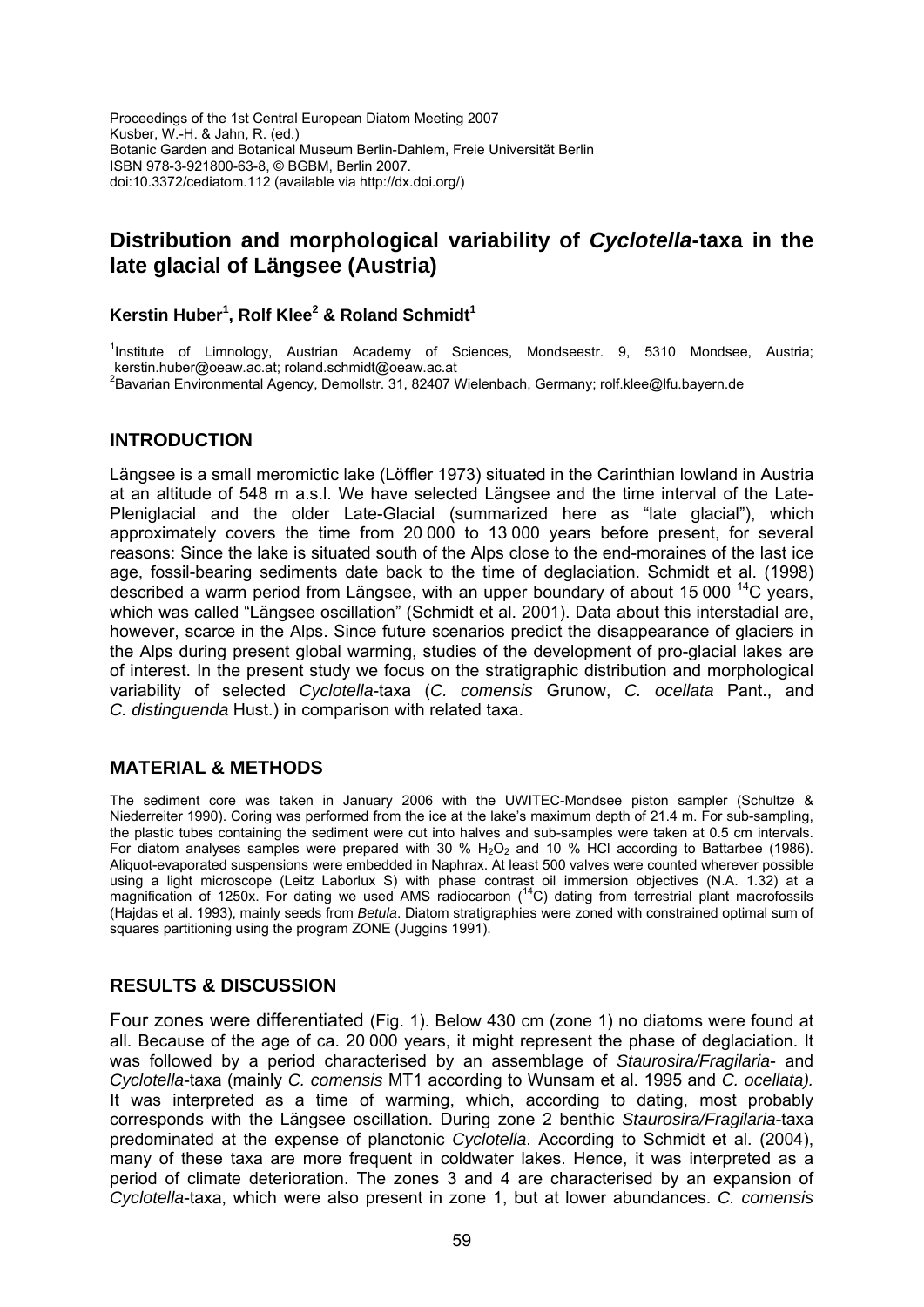MT 1 and *C. ocellata* are again the dominant taxa. In zone 4 *C. distinguenda* occurred more frequently. The zones 3 and 4 correspond to the older Late-Glacial. The boundary between the zones 2 and 3 was dated at ca. 14.5 kyrs before present (BP).



**Fig. 1.** Percentage diagram of selected diatoms in the Längsee core.

Wunsam et al. (1995) divided *C. comensis* from Alpine lakes into 4 morphotypes. Morphotype 1 (MT 1) was the dominant *C. comensis* type in our core section. It was described by Wunsam et al. (1995) as valves with a star-shaped central area with five or more radial depressions and elevations and the opening of one central fultoportula. The radial depressions of the central area commonly show smaller punctae, which, however, do not penetrate the siliceous wall. The marginal costae are of equal length and bear marginal fultoportulae on each second to sixth costa, visible with the openings at the outside valve (see also Håkansson 2002: fig. 349–351). Similar valves were described from a Swedish lake by Håkansson (2002: fig. 346–348) as *Cyclotella rossii* Håk., which is commonly distributed in subarctic lakes.

*C. distinguenda* and *C. plitvicensis* Hust. are very closely-related taxa. According to Håkansson (2002), the major difference is that the central area of *C. plitvicensis* is flat and that of *C. distinguenda* is undulated (cf. Hustedt 1945). In the light microscope the undulation was not always clearly visible in the Längsee material, whereas in the SEM a slight undulation was detectable, especially when tilting the samples. According to Håkansson (2002), the central area of *C. distinguenda* is structureless, although sometimes a number of lines can be found in the depression of the undulation, appearing to be external wrinkles. These wrinkles could be found in valves of the Längsee core, but additionally the central areas could have punctae, which do not penetrate the siliceous cell wall. Such punctae have been described for *C. plitvicensis,* not for *C. distinguenda*. One rimoportula is located marginally, more or less radial, on one costa, which corresponds to *C. plitvicensis*.

*C. plitvicensis* is restricted to the highly oligotrophic Lakes Plitvice in Croatia, whereas *C. distinguenda* is a cosmopolitan (Krammer & Lange-Bertalot 1991) and wide spread in oligo- to mesotrophic lakes (Wunsam & Schmidt 1995). Since the major differential feature is the undulation of the central area in *C. distinguenda* (according to Håkansson 2002), all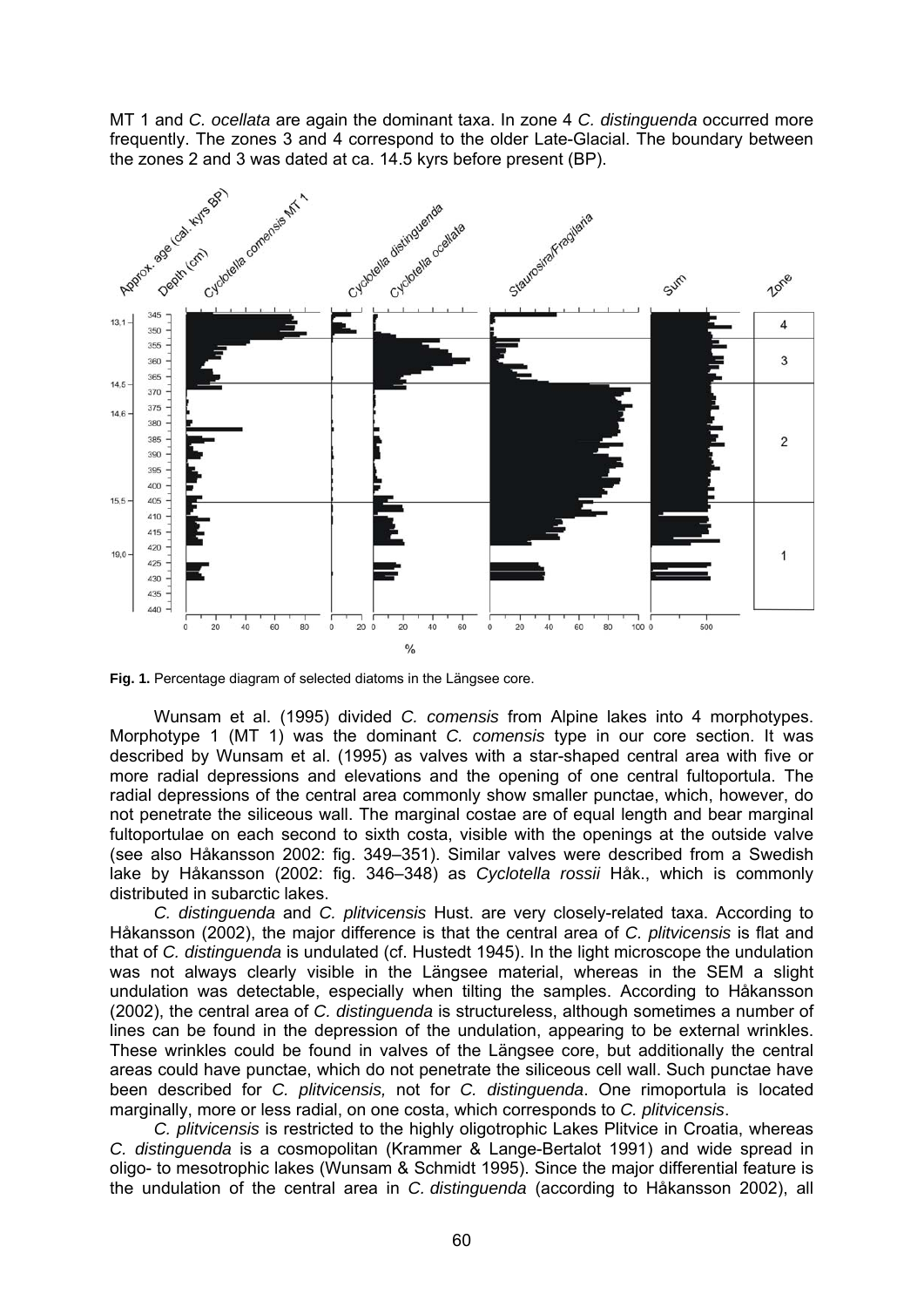valves of the Längsee core were attributed to this species, although the punctae of the central area are confusing.

*Cyclotella ocellata* in Håkansson (2002) can have 3 to 5 (or even more) papillae and corresponding depressions in the central area. The depressions do not penetrate the siliceous wall. In the Längsee core valves with up to 7 depressions were found, but most had 3 to 5. All morphotypes occured in the same samples (Fig. 2). Hence it appears that the different morphotypes are not related to changes in the environment during the entire time window.



**Fig. 2.** Percentage diagram of different morphotypes of *Cyclotella ocellata* in the Längsee core.

#### **ACKNOWLEDGEMENTS**

This study was funded by the Austrian Science Fund (FWF, project no. 18595-B17). We would like to thank Richard Niederreiter (UWITEC Mondsee), Johann Knoll, Jutta Schmidt and Monika Roth for technical assistance and help in the field and Kaarina Weckström (Institute of Limnology) for discussions and correcting the English.

#### **REFERENCES**

- Batterbee, R. W. 1986: Diatom analysis. Pp. 527-570 in: Berglund, B. E. (ed.): Handbook of Holocene Palaeoecology and Palaeohydrology. – Chichester.
- Hajdas, I., Ivy, S. D., Beer, J., Bonani, G., Imboden, D., Lotter, A. F., Sturm, M. & Suter, M. 1993: AMS radiocarbon dating and varve chronology of Lake Soppensee: 6000 to 12000 14C years BP. – Climate Dynamics **9:** 107-116. [\[CrossRef\]](http://dx.doi.org/10.1007/BF00209748)
- Håkansson, H. 2002: A compilation and evaluation of species in the genera *Stephanodiscus, Cyclostephanos* and *Cyclotella* with new genus in the family *Stephanodiscaceae.* – Diatom Research **17:** 1-139.
- Hustedt, F. 1945: Diatomeen aus Seen und Quellgebieten der Balkan-Halbinsel. Archiv für Hydrobiologie **40:**  867-973.
- Juggins, S. 1991: ZONE v. 2.1. Unpublished computer program. Department of Geography, University of Newcastle, U.K.